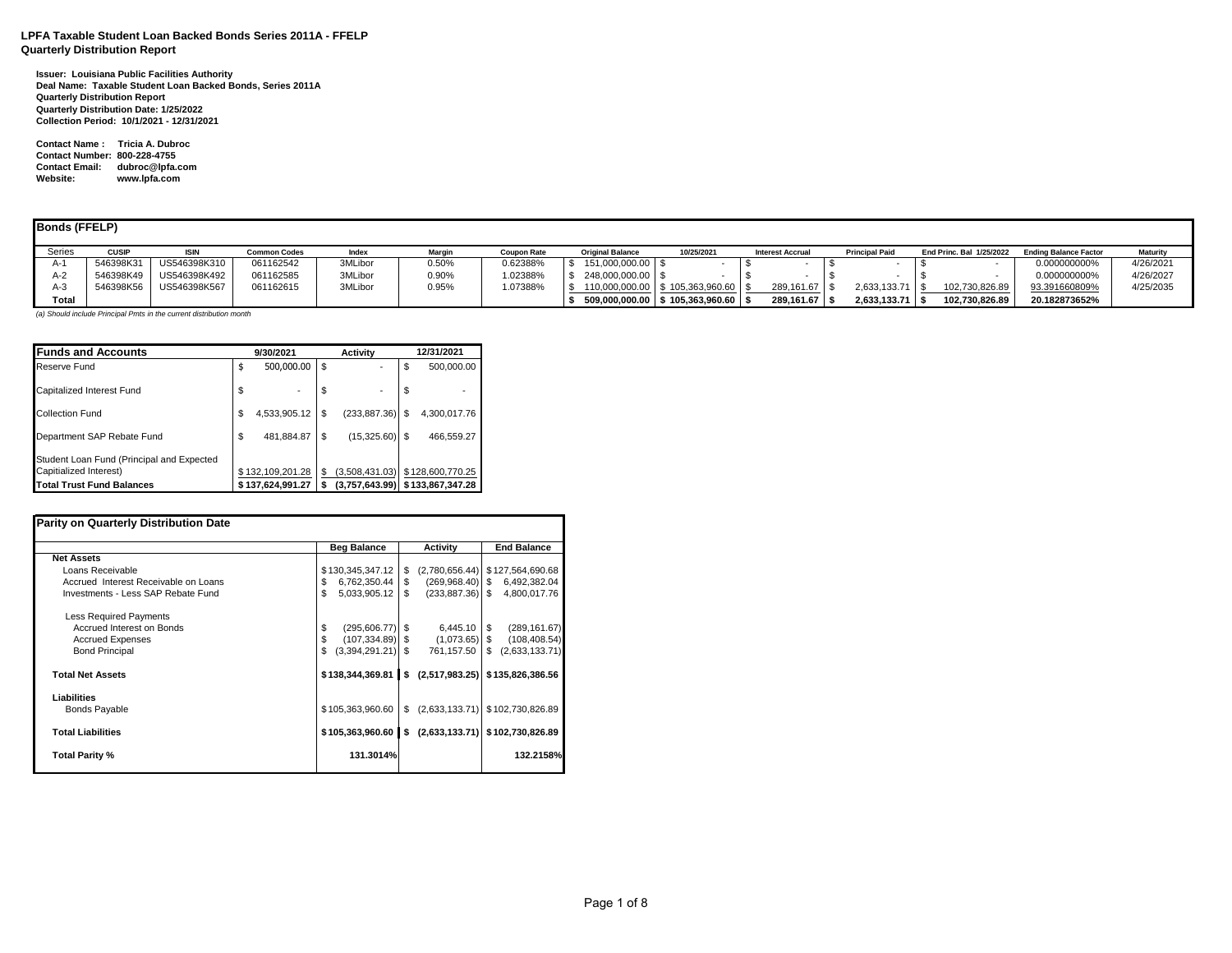### **LPFA Taxable Student Loan Backed Bonds Series 2011A - FFELP Quarterly Distribution Report Continued**

| <b>Quarterly Distribution Date</b><br>1/25/2022<br><b>Collection Period</b><br>10/1/2021 - 12/31/2021 |                |                                             |            |
|-------------------------------------------------------------------------------------------------------|----------------|---------------------------------------------|------------|
| <b>Collection Period Activity</b>                                                                     |                |                                             |            |
| Cash Inflows Available to be Distributed                                                              | 12/31/2021     |                                             |            |
|                                                                                                       |                | Fees Payable on Quarterly Distribution Date | 1/25/2022  |
| Beginning Balance - October 1, 2021                                                                   | 4,533,905.12   | Indenture Trustee Fees                      | 7.761.93   |
| Collection Amount Received (borrower payments)                                                        | 4,454,764.67   | <b>Custodial Fees</b>                       |            |
| Recoveries                                                                                            |                | Paying Agent Fees                           |            |
| Reserve Account                                                                                       | 500,000.00     | <b>Registrar Fees</b>                       |            |
| less Required Reserve Account                                                                         | (500,000.00)   | Servicing and Administration Fees           | 100,646.61 |
| Capitalized Interest Account (after a stepdown or release date)                                       |                | Late Fees                                   |            |
| Loans Repurchased from Guarantor                                                                      | (535, 837.03)  | Other Fees                                  |            |
| Payments from Guarantor                                                                               | 646,352.36     | <b>Total Fees</b>                           | 108,408.54 |
| Collections received from Loan Payments from cut date (Jan 31 to April 20)                            |                |                                             |            |
| Purchased by Servicers/Sellers                                                                        |                |                                             |            |
| Prior Month's Allocations or Adjustments                                                              |                |                                             |            |
| Investment Income                                                                                     | 112.83         |                                             |            |
| All Fees (including bond principal and interest)                                                      | (4,420,901.44) |                                             |            |
| Transfers to SAP Rebate Fund                                                                          | (647, 692.59)  |                                             |            |
| Other Amounts Received in Collection                                                                  |                |                                             |            |
| <b>Total Available Funds</b>                                                                          | 4,030,703.92   |                                             |            |

| <b>Fees Payable on Quarterly Distribution Date</b> | 1/25/2022  |
|----------------------------------------------------|------------|
| Indenture Trustee Fees                             | 7.761.93   |
| <b>Custodial Fees</b>                              |            |
| Paying Agent Fees                                  |            |
| <b>Registrar Fees</b>                              |            |
| Servicing and Administration Fees                  | 100.646.61 |
| Late Fees                                          |            |
| Other Fees                                         |            |
| Total Fees                                         |            |

| Waterfall Activity                                                                                                                                                                                   |                                |    |                         |
|------------------------------------------------------------------------------------------------------------------------------------------------------------------------------------------------------|--------------------------------|----|-------------------------|
| <b>Waterfall for Distribution</b>                                                                                                                                                                    | <b>Amount Due</b>              |    | <b>Amount Remaining</b> |
| <b>Total Available Funds for Quarterly Distribution Date</b>                                                                                                                                         |                                | \$ | 4,030,703.92            |
| <b>First:</b> Payments Required under any applicable Joint Sharing Agreement                                                                                                                         | \$<br>$\overline{\phantom{a}}$ | \$ | 4,030,703.92            |
| Second: Trustee and Eligible Lender Trustee Fees                                                                                                                                                     | \$<br>7,761.93                 | S  | 4,022,941.99            |
| Third: Servicers Fees                                                                                                                                                                                | \$<br>28,807.72                | \$ | 3,994,134.27            |
| <b>Fourth: Administraton Fees</b>                                                                                                                                                                    | \$<br>71,838.89                | S  | 3,922,295.38            |
| Fifth: Bondholders Interest Due on Bonds (Pro-rata)                                                                                                                                                  | \$<br>289,161.67               |    | 3,633,133.71            |
| Sixth: Bondholders Principal and Interest Due and Payable on Final Maturity Date (Pro-rata)                                                                                                          | \$<br>$\overline{a}$           | \$ | 3,633,133.71            |
| Seventh: Reserve Fund Amount to Restore to the Specified Balance                                                                                                                                     | \$<br>$\overline{a}$           | \$ | 3,633,133.71            |
| Eighth: Principal Payment to Bondholders of all Available Funds above the Collection Fund Minimum Balance - allocated sequentially<br>by Series A-1, A-2 and A-3, in that order, until paid in full. | \$<br>2,633,133.71             | S  | 1,000,000.00            |

| <b>Principal and Interest Distributions</b> |     | Series A-1 |   | Series A-2 |    | Series A-3     | Total |                          |  |
|---------------------------------------------|-----|------------|---|------------|----|----------------|-------|--------------------------|--|
| Periodic Interest Due                       |     |            |   | $\sim$     | S  | 289,161.67     | S     | 289,161.67               |  |
| Periodic Interest Paid                      |     | ٠          |   | ٠          | S. | 289,161.67     | S     | 289,161.67               |  |
| Interest Shortfall                          | JЪ. | ۰          | ъ | ۰          | S  |                | S     |                          |  |
| Interest Carryover Due                      |     |            |   |            |    |                |       |                          |  |
| Interest Carryover Paid                     |     |            |   |            |    |                |       | $\overline{\phantom{a}}$ |  |
| <b>Interest Carryover</b>                   |     |            |   | ۰          | S  |                |       |                          |  |
| Periodic Principal Distribution Amount      |     |            |   | ٠          |    | \$2,633,133.71 | S     | 2,633,133.71             |  |
| Periodic Principal Paid                     |     |            |   | ٠          |    | \$2.633.133.71 | S     | 2,633,133.71             |  |
| Shortfall                                   |     |            | S |            | S. |                | ъ     |                          |  |
| <b>Total Distribution Amount</b>            |     |            |   |            |    | \$2,922,295.38 | S     | 2,922,295.38             |  |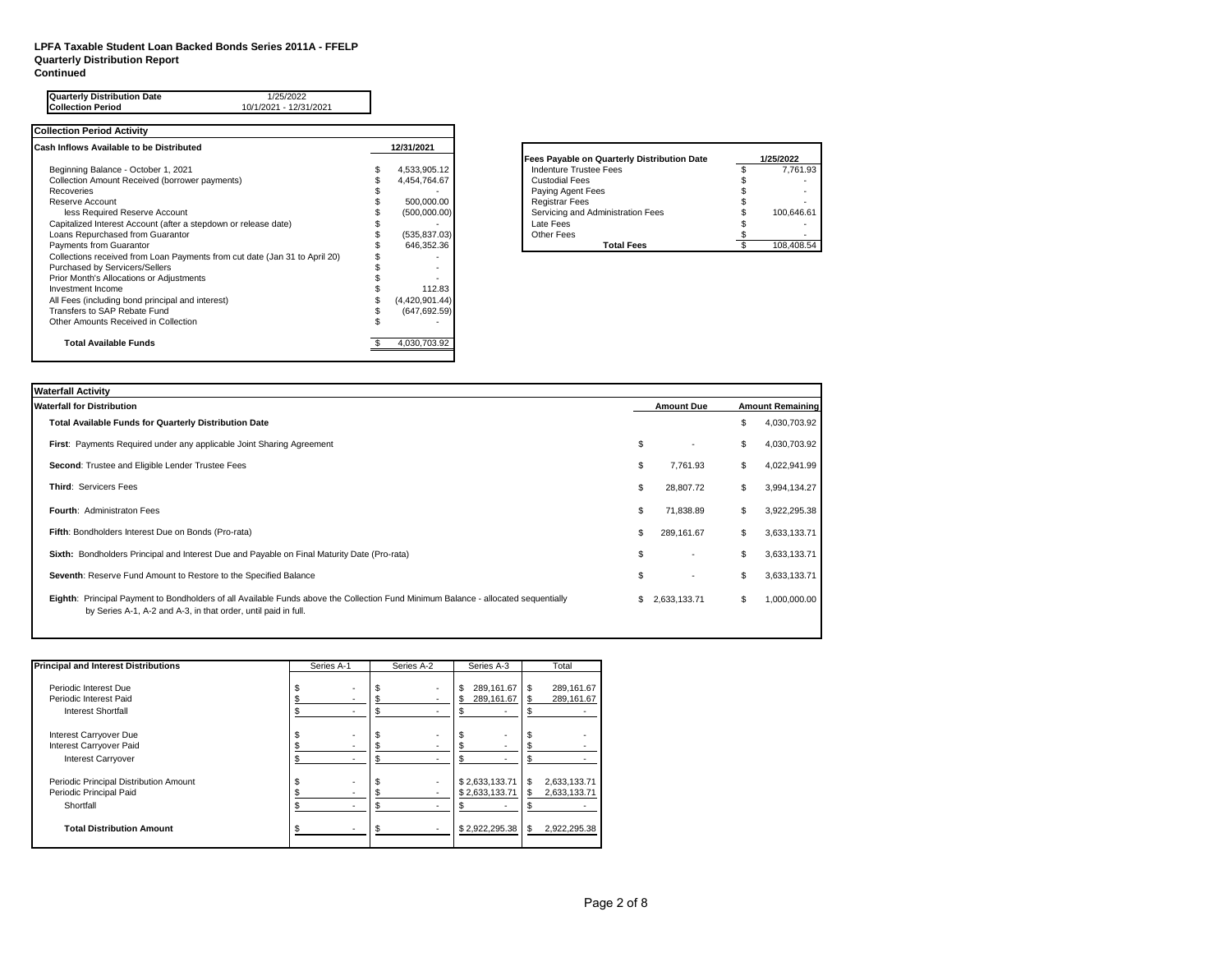|                                    | <b>Beginning</b> |                 | <b>End Balance</b> |
|------------------------------------|------------------|-----------------|--------------------|
|                                    | 9/30/21          | <b>Activity</b> | 12/31/21           |
| <b>Principal Balance</b>           | 130.345.347.12   | (2,780,656.44)  | 127,564,690.68     |
| Accrued Interest to be Capitalized | 1.763.854.16     | (728, 039.70)   | 1,035,814.46       |
| <b>Total Pool Balance</b>          | 132.109.201.28   | (3.508.696.14)  | 128.600.505.14     |
|                                    |                  |                 |                    |
| Weighted Average Coupon (WAC)      | 4.98             | 0.00            |                    |
| Weghted Average Maturity (WAM)     | 157.62           | 1.21            |                    |
| Number of Loans                    | 22,591           | (600)           | 21.991             |
| Number of Borrowers                | 6,807            | (213)           |                    |
| Average Borrower Indebtedness      | 19.148.72        |                 | 19.345.57          |

*(a) WAC and WAM ending calculations utilize Edfinancial data only.*

**Portfolio by Loan Status**

| <b>Servicer Balance</b> |                            | <b>Weighted Average of Payments</b> |            |                    |                          |                |
|-------------------------|----------------------------|-------------------------------------|------------|--------------------|--------------------------|----------------|
|                         | <b>Balance</b><br>12/31/21 | % of Portfolio                      | # of Loans | Claims Outstanding |                          | % of Pool      |
| Edfinancial             | 124.299.175.40             | 97.44%                              | 21.433     | 567.949.91         |                          |                |
| Nelnet                  | \$3,265,515.28             | 2.56%                               | 558        |                    | In School<br>Grace       | 0.02%<br>0.05% |
| <b>Total Portfolio</b>  | \$127.564.690.68           | 100.00%                             | 21.991     | \$567.949.91       | Deferment<br>Eorhearance | 4.76%<br>Q 50% |

| <b>Weighted Average of Payments</b><br>(a) W.A. Time Until Repayment would most likely be reflected as a negative number in this | % of Pool | W.A. Time until Repayment (months)<br>(includes grace period) |
|----------------------------------------------------------------------------------------------------------------------------------|-----------|---------------------------------------------------------------|
| In School                                                                                                                        | 0.02%     | $-6.00$                                                       |
| Grace                                                                                                                            | 0.05%     | $-4.79$                                                       |
| Deferment                                                                                                                        | 4.76%     | $-26.59$                                                      |
| Forbearance                                                                                                                      | 9.59%     | $-7.25$                                                       |
|                                                                                                                                  |           | W.A. Time in Repayment (months)                               |
| Repayment                                                                                                                        | 85.13%    | 32.17                                                         |
| Claims in Progress                                                                                                               | 0.46%     | 21.96                                                         |
| Claims Denied                                                                                                                    | 0.00%     | 0.00                                                          |
| <b>Total Weighted Average</b>                                                                                                    |           | 25.53                                                         |

(a) W.A. Time Until Repayment would most likely be reflected as a negative number in this<br>calculation. For example, if a loan has 3 months left in school and 6 months of grace period, the<br>time until repayment for that loan

*(b) Weighted Average of Payments information reflects Edfinancil data only.*

|                           | # of Loans       |          | Principal        |                | % of Principal   |          | <b>WAC</b>       |          |                  | <b>WARM</b> |
|---------------------------|------------------|----------|------------------|----------------|------------------|----------|------------------|----------|------------------|-------------|
|                           | <b>Beginning</b> | Ending   | <b>Beginning</b> | Ending         | <b>Beginning</b> | Ending   | <b>Beginning</b> | Ending   | <b>Beginning</b> | Ending      |
|                           | 9/30/21          | 12/31/21 | 9/30/21          | 12/31/21       | 9/30/21          | 12/31/21 | 9/30/21          | 12/31/21 | 9/30/21          | 12/31/21    |
| In School                 | 31               |          | 84.468.00        | 18,733.00      | 0.06%            | 0.01%    | 5.83             | 9.59%    | 118.32           | 112.43      |
| Grace                     |                  | 19       | 15,176.00        | 62.911.00      | 0.01%            | 0.05%    | 5.74             | 4.76%    | 120.00           | 119.76      |
|                           |                  |          |                  |                |                  |          |                  | 0.46%    |                  |             |
| Repayment                 |                  |          |                  |                |                  |          |                  |          |                  |             |
| Current                   | 14,295           | 16,707   | 83.401.259.32    | 98.127.388.11  | 63.98%           | 76.92%   | 4.89             | 4.93     | 160.26           | 159.62      |
| 31-60 Days Delinquent     | 360              | 693      | 1,786,748.80     | 4,552,412.53   | 1.37%            | 3.57%    | 4.67             | 5.04     | 136.83           | 162.33      |
| 61-90 Days Delinquent     | 183              | 223      | 1,152,978.95     | 913,420.25     | 0.88%            | 0.72%    | 5.83             | 4.93     | 157.76           | 138.21      |
| 91-120 Days Delingent     | 575              | 347      | 3,193,960.74     | 1,730,257.84   | 2.45%            | 1.36%    | 5.23             | 5.07     | 141.66           | 159.75      |
| 121-180 Days Delinquent   | 184              | 151      | 781,473.10       | 1,006,687.60   | 0.60%            | 0.79%    | 5.50             | 5.85     | 129.53           | 145.27      |
| 181-270 Days Delinquent   | 169              | 480      | 996,806.60       | 2,252,919.17   | 0.76%            | 1.77%    | 5.54             | 5.21     | 131.09           | 126.33      |
| 271+ Days Delinquent      | 53               | 50       | 362,627.80       | 272.029.46     | 0.28%            | 0.21%    | 5.86             | 5.75     | 145.90           | 108.72      |
| <b>Total Repayment</b>    | 15,819           | 18,651   | 91,675,855.31    | 108,855,114.96 | 70.33%           | 85.33%   | 4.92             | 4.95     | 158.49           | 158.58      |
| Forbearance               | 5,132            | 1,811    | 31.194.914.37    | 12,030,423.46  | 23.93%           | 9.43%    | 5.10             | 5.21     | 157.47           | 167.29      |
| Deferment                 | 1,534            | 1,390    | 6,854,163.52     | 6,029,558.35   | 5.26%            | 4.73%    | 5.08             | 5.01     | 147.04           | 149.66      |
| <b>Claims in Progress</b> | 70               | 111      | 518,100.61       | 567,949.91     | 0.40%            | 0.45%    | 5.71             | 5.08     | 158.04           | 129.08      |
| <b>Claims Denied</b>      |                  |          | 2,669.31         |                |                  |          | 6.80             |          | 38.00            |             |
| Credit Balance            |                  |          |                  |                |                  |          |                  |          |                  |             |
| <b>Total Portfolio</b>    | 22,591           | 21,991   | 130,345,347.12   | 127.564.690.68 | 100.00%          | 100.00%  | 4.98             | 4.98     | 157.62           | 158.83      |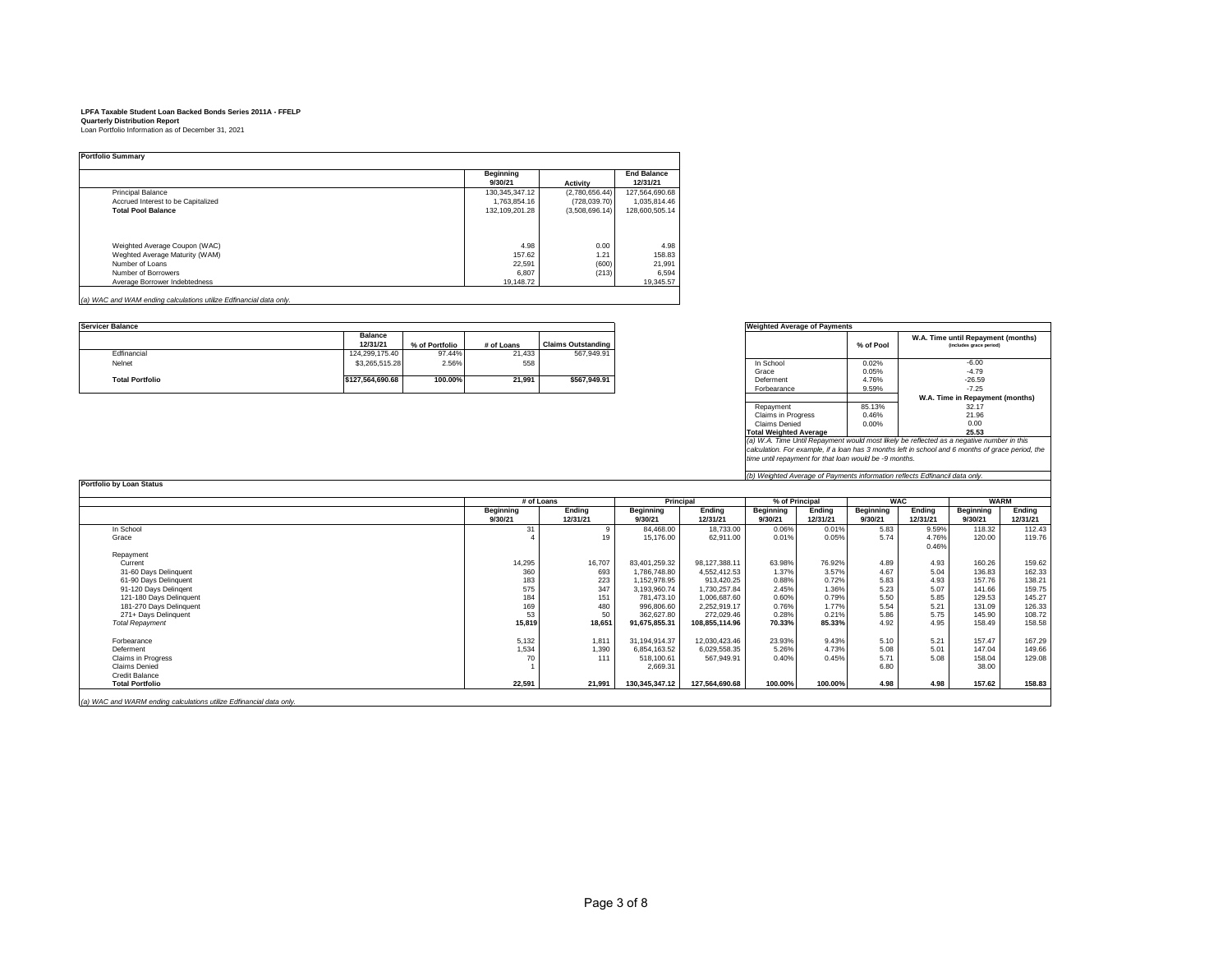| <b>Delinquency Status</b>           |                  |            |                  |                |                  |                |                  |            |           |             |  |
|-------------------------------------|------------------|------------|------------------|----------------|------------------|----------------|------------------|------------|-----------|-------------|--|
|                                     |                  | # of Loans |                  | Principal      |                  | % of Principal |                  | <b>WAC</b> |           | <b>WARM</b> |  |
|                                     | <b>Beginning</b> | Ending     | <b>Beginning</b> | Ending         | <b>Beginning</b> | Ending         | <b>Beginning</b> | Endina     | Beginning | Ending      |  |
|                                     | 9/30/21          | 12/31/21   | 9/30/21          | 12/31/21       | 9/30/21          | 12/31/21       | 9/30/21          | 12/31/21   | 9/30/21   | 12/31/21    |  |
| Current                             | 14,295           | 16,707     | 83,401,259.32    | 98,127,388.11  | 90.97%           | 90.14%         | 4.89             | 4.93       | 160.26    | 159.62      |  |
| 31-60 Days Delinquent               | 360              | 693        | 1.786.748.80     | 4.552.412.53   | 1.95%            | 4.18%          | 4.67             | 5.04       | 136.83    | 162.33      |  |
| 61-90 Days Delinquent               | 183              | 223        | 1.152.978.95     | 913.420.25     | 1.26%            | 0.84%          | 5.83             | 4.93       | 157.76    | 138.21      |  |
| 91-120 Days Delingent               | 575              | 347        | 3.193.960.74     | 1.730.257.84   | 3.48%            | 1.59%          | 5.23             | 5.07       | 141.66    | 159.75      |  |
| 121-180 Days Delinquent             | 184              | 151        | 781.473.10       | 1,006,687.60   | 0.85%            | 0.92%          | 5.50             | 5.85       | 129.53    | 145.27      |  |
| 181-270 Days Delinquent             | 169              | 480        | 996.806.60       | 2.252.919.17   | 1.09%            | 2.07%          | 5.54             | 5.21       | 131.09    | 126.33      |  |
| 271+ Days Delinquent                | 53               | 50         | 362.627.80       | 272.029.46     | 0.40%            | 0.25%          | 5.86             | 5.75       | 145.90    | 108.72      |  |
| <b>Total Portfolio in Repayment</b> | 15,819           | 18,651     | 91,675,855.31    | 108,855,114.96 | 100.00%          | 100.00%        | 4.92             | 4.95       | 158.49    | 158.58      |  |
|                                     |                  |            |                  |                |                  |                |                  |            |           |             |  |

*(a) WAC and WARM ending calculations utilize Edfinancial data only.*

### **Portfolio by Loan Type**

|                                    | # of Loans          |          | Principal        |                | % of Principal |          | <b>WAC</b>       |          |           | <b>WARM</b>        |
|------------------------------------|---------------------|----------|------------------|----------------|----------------|----------|------------------|----------|-----------|--------------------|
|                                    | Endina<br>Beginning |          | <b>Beginning</b> | Endina         | Beainnina      | Endina   | <b>Beginning</b> | Endina   | Beginning | Endina             |
|                                    | 9/30/21             | 12/31/21 | 9/30/21          | 12/31/21       | 9/30/21        | 12/31/21 | 9/30/21          | 12/31/21 | 9/30/21   | 12/31/21           |
| Subsidized Consolidation Loans     | 2.106               | 2.017    | 24.962.859.23    | 24.141.975.90  | 19.15%         | 18.93%   | 4.72             | 4.72     | 156.04    | 156.58             |
| Unsubsidized Consolidation Loans   | 2,093               | 2,017    | 31.511.397.36    | 30.540.770.03  | 24.18%         | 23.94%   | 4.73             | 4.73     | 170.61    | 170.9 <sup>°</sup> |
| Subsidized Stafford Loans          | 10.419              | 10.174   | 32.956.508.17    | 32.447.836.89  | 25.28%         | 25.44%   | 4.78             | 4.78     | 134.12    | 134.90             |
| <b>Unsubsidized Stafford Loans</b> | 7,799               | 7,615    | 38.724.893.76    | 38,329,832.40  | 29.71%         | 30.05%   | 5.33             | 5.33     | 164.67    | 167.60             |
| PLUS/GradPLUS Loans                | 168                 | 162      | 2,168,630.44     | 2.083.456.39   | 1.66%          | 1.63%    | 8.02             | 8.02     | 217.26    | 217.45             |
| SLS Loans                          |                     |          | 21.058.16        | 20.819.07      | 0.02%          | 0.02%    | 3.19             | 3.19     | 129.71    | 129.54             |
| Credit Balance                     |                     |          |                  |                |                |          |                  |          |           |                    |
| <b>Total Portfolio</b>             | 22,591              | 21,991   | 130.345.347.12   | 127.564.690.68 | 100.00%        | 100.00%  | 4.98             | 4.98     | 157.62    | 158.83             |
|                                    |                     |          |                  |                |                |          |                  |          |           |                    |

*(a) WAC and WARM ending calculations utilize Edfinancial data only.*

# **Portfolio by Program Type**

|                                            |           | # of Loans |                | <b>Principal</b>           |         | % of Principal             |         | <b>WAC</b> |                  | <b>WARM</b> |
|--------------------------------------------|-----------|------------|----------------|----------------------------|---------|----------------------------|---------|------------|------------------|-------------|
|                                            | Beginning | Ending     |                | Endina<br><b>Beginning</b> |         | <b>Beginning</b><br>Endina |         | Endina     | <b>Beginning</b> | Endina      |
|                                            | 9/30/21   | 12/31/21   | 9/30/21        | 12/31/21                   | 9/30/21 | 12/31/21                   | 9/30/21 | 12/30/21   | 9/30/21          | 12/31/21    |
| Graduate / 4-Year Loans                    | 18,630    | 18,115     | 114,455,704.69 | 111.782.246.61             | 87.81%  | 87.63%                     | 4.97    | 4.97       | 157.90           | 159.06      |
| 2-Year Loans                               | 3,609     | 3,530      | 14.120.561.78  | 14.036.428.52              | 10.83%  | 11.00%                     | 5.06    | 5.05       | 156.68           | 158.16      |
| Proprietary / Technical / Vocational Loans | 295       | 290        | 1.110.304.80   | 1.084.146.34               | 0.85%   | 0.85%                      | 4.92    | 4.96       | 133.60           | 136.26      |
| Unknown (Consolidation) Loans              |           | 56         | 658,775.85     | 661.869.21                 | 0.51%   | 0.52%                      | 4.40    | 4.40       | 186.28           | 187.64      |
| Other Loans                                |           |            |                |                            |         |                            |         |            |                  |             |
| Credit Balance                             |           |            |                |                            |         |                            |         |            |                  |             |
| <b>Total Portfolio</b>                     | 22,591    | 21,991     | 130,345,347.12 | 127,564,690.68             | 100.00% | 100.00%                    | 4.98    | 4.98       | 157.62           | 158.83      |
|                                            |           |            |                |                            |         |                            |         |            |                  |             |

*(a) WAC and WARM ending calculations utilize Edfinancial data only. (b) Nelnet school profile reports reflected reformatted classifications in December 2013.* 

| <b>SAP Portfolio Indices</b>                                           |                  |                |                |          |          |
|------------------------------------------------------------------------|------------------|----------------|----------------|----------|----------|
|                                                                        | <b>Principal</b> |                | % of Principal | Margin   |          |
|                                                                        | Beginning        | Endina         | Beginning      | Endina   |          |
|                                                                        | 9/30/21          | 12/31/21       | 9/30/21        | 12/31/21 | 12/31/21 |
| T-Bill Loans                                                           | 3.406.446.97     | 3.416.008.22   | 2.61%          | 2.68%    | 2.5866   |
| 1-month LIBOR Index Loans (previously 90-Day CP Index Loans) *         | 126.938.900.15   | 124.148.682.46 | 97.39%         | 97.32%   | 2.0528   |
| Other Loans                                                            |                  |                |                |          | na       |
| Credit Balance                                                         |                  |                |                |          | na       |
| <b>Total Portfolio</b>                                                 | 130.345.347.12   | 127.564.690.68 | 100.00%        | 100.00%  | 2.0619   |
| (a) As previously disclosed, this change took effect on April 1, 2012* |                  |                |                |          |          |
| (b) Margin calculation reflected is based upon Edfinancial data.       |                  |                |                |          |          |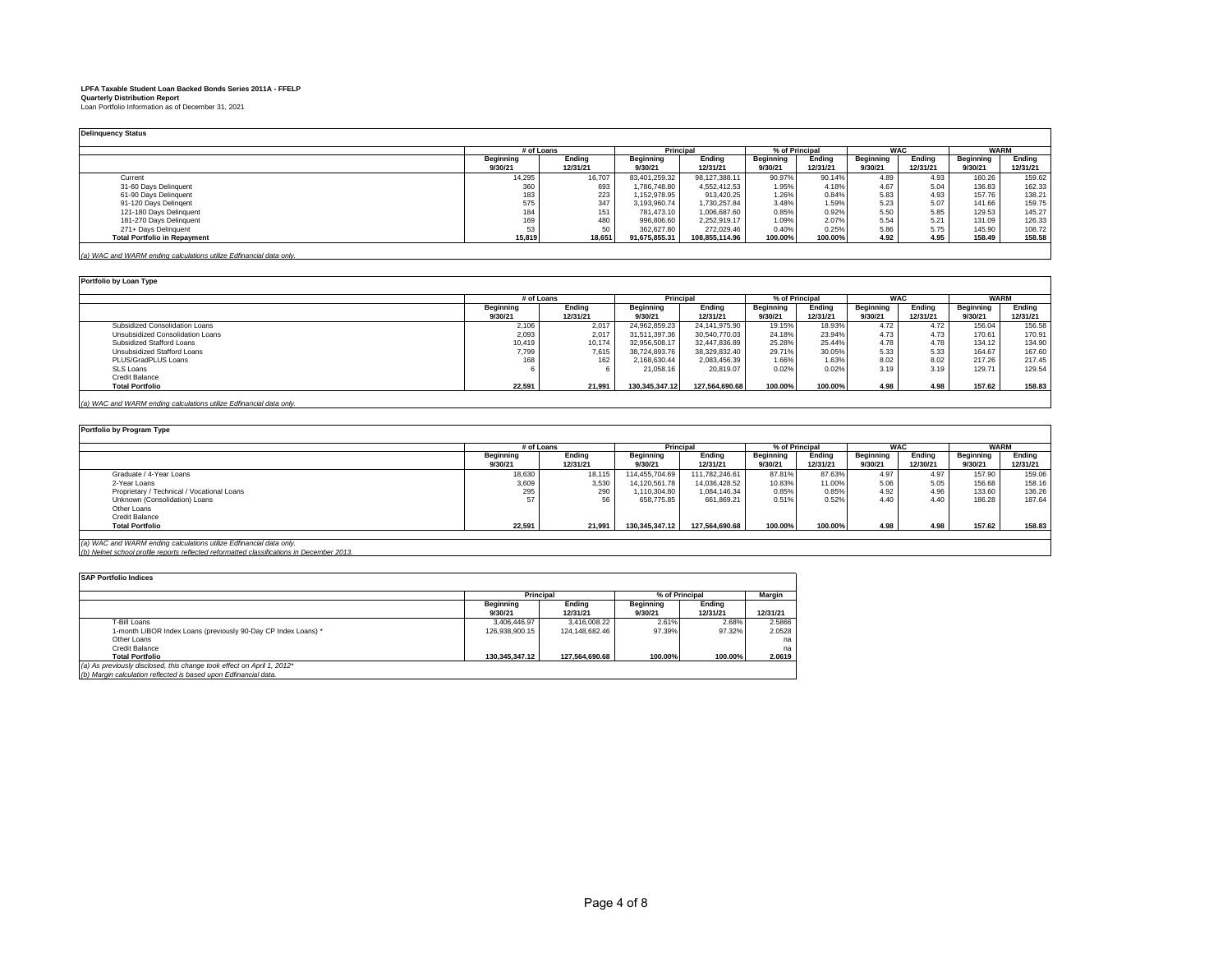| <b>Default Summarv</b>                                                                                                                                                                                                                |           |                                                   |
|---------------------------------------------------------------------------------------------------------------------------------------------------------------------------------------------------------------------------------------|-----------|---------------------------------------------------|
| I. Student Loan Defaults                                                                                                                                                                                                              |           |                                                   |
| a. Principal Balance of Student Loans Upon Transfer into Trust Estate<br>b. Interest Capitalized to Date on Student Loans Since the 01/31/2011 Cut Off Date<br>c. Total Principal Required to be Paid on Student Loans (I. a.+ I. b.) |           | 526.186.527.58<br>66,778,266.48<br>592.964.794.06 |
| d. Current Period Defaults - Principal of claims filed (\$)<br>e. Cumulative Defaults - Principal of claims filed (\$)<br>f. Cumulative Default Rate (I. e./ I. c.)                                                                   | S         | 886,326.91<br>136, 188, 366. 18<br>22.97%         |
| II Student Loan Recovery                                                                                                                                                                                                              |           |                                                   |
| a. Current Period Defaulted Principal Received via Claim payments or Recovery<br>b. Current Period Total Principal Balance of Loans having a claim paid or recovered                                                                  | \$<br>\$. | 586.060.46<br>599.159.46                          |
| c. Cumulative Defaulted Principal Recovered or Claim Paid<br>d. Cumulative Principal Balance of Loans Having Principal Recovered or a Claim Paid<br>e. Cumulative Principal Reimbursement Rate (II. c./ II. d.)                       | S<br>\$   | 128,527,380.42<br>130,601,964.52<br>98.41%        |
| III. Claims Rejects                                                                                                                                                                                                                   |           |                                                   |
| a. Principal of Current Period Default Claims in Rejected Status as of 12/31/21<br>b. Total of All Default Claims Rejected through 12/31/21<br>c. Percentage of Default Claims in Rejected Status as of 12/31/21 (III. b./ I. e.)     | Ś         | 4.331.54<br>1,382,388.83<br>1.02%                 |

| Date       | <b>Pool Balance</b> | <b>Periodic CPR</b> | <b>Cumulative CPR</b> | <b>Prepayment Volume</b>      |
|------------|---------------------|---------------------|-----------------------|-------------------------------|
| 1/31/2011  | \$536,214,467.00    |                     |                       |                               |
| 6/30/2011  | \$512,918,980.11    | 4.93%               | 4.93% \$              | 10,925,599.37                 |
| 9/30/2011  | \$501.883.028.25    | 2.97%               | 4.27% S               | 3.794.254.72                  |
| 12/31/2011 | \$489,628,405.74    | 3.97%               | 4.20%                 | s<br>4,984,425.57             |
| 3/31/2012  | \$477,479,442.00    | 4.23%               | 4.38%                 | s<br>5,183,809.91             |
| 6/30/2012  | \$452,801,401.00    | 14.36%              | $6.33\%$ * \$         | 17.885.711.04                 |
| 9/30/2012  | \$433,199,001.10    | 11.22%              | 7.15%                 | \$<br>13,085,129.79           |
| 12/31/2012 | \$420,606,272.82    | 5.96%               | 7.17% \$              | 6,511,815.21                  |
| 3/31/2013  | \$410.147.882.82    | 4.30%               | 6.93% \$              | 4.526.852.70                  |
| 6/30/2013  | \$398,817,252.49    | 5.34%               | 6.85%                 | \$<br>5,514,303.45            |
| 9/30/2013  | \$387.335.085.32    | 5.75%               | 6.82%                 | <sub>\$</sub><br>5.772.728.05 |
| 12/31/2013 | \$375,370,742.03    | 6.52%               | 6.87%                 | \$<br>6,378,446.98            |
| 3/31/2014  | \$363,692,289.04    | 6.56%               | 6.92% \$              | 6,221,344.58                  |
| 6/30/2014  | \$350,616,275.63    | 8.39%               | 7.12% \$              | 7.767.533.05                  |
| 9/30/2014  | \$337,559,434.47    | 8.85%               | 7.32% \$              | 7,909,803.55                  |
| 12/31/2014 | \$325,677,456.74    | 8.03%               | 7.44% \$              | 6,887,646.39                  |
| 3/31/2015  | \$313,739,278.38    | 8.56%               | 7.59%                 | \$<br>7.098.836.91            |
| 6/30/2015  | \$302,847,403.04    | 7.79%               | 7.69% \$              | 6,206,678.71                  |
| 9/30/2015  | \$292,202,151.60    | 7.95%               | 7.80%                 | \$<br>6,038,917.08            |
| 12/31/2015 | \$282.352.575.55    | 7.38%               | 7.87% \$              | 5.461.389.63                  |
| 3/31/2016  | \$272,441,771.32    | 7.90%               | 7.97% \$              | 5,663,884.50                  |
| 6/30/2016  | \$262.629.830.75    | 8.27%               | 8.10% \$              | 5.729.917.45                  |
| 9/30/2016  | \$254,087,472.80    | 6.95%               | 8.15% \$              | 4,620,222.90                  |
| 12/31/2016 | \$246,765,918.31    | 5.51%               | 8.14% \$              | 3,520,299.67                  |
| 3/31/2017  | \$238.934.636.13    | 6.64%               | 8.17% \$              | 4.139.901.87                  |
| 6/30/2017  | \$231,356,084.90    | 6.62%               | 8.20%                 | \$<br>3,996,382.31            |
| 9/30/2017  | \$222,727,163.06    | 8.78%               | 8.32% \$              | 5,174,911.15                  |
| 12/31/2017 | \$213.982.775.83    | 9.53%               | 8.47% \$              | 5.427.851.94                  |
| 3/31/2018  | \$205,676,315.81    | 9.39%               | 8.60%                 | \$<br>5, 131, 045.79          |
| 6/30/2018  | \$197.039.513.23    | 10.63%              | 8.79% \$              | 5.614.981.94                  |
| 9/30/2018  | \$190,258,180.13    | 7.85%               | 8.89%                 | \$<br>3,929,463.26            |
| 12/31/2018 | \$183,491,861.01    | 8.30%               | 8.96% \$              | 4,020,219.46                  |
| 3/31/2019  | \$177.964.533.97    | 6.24%               | 8.97% \$              | 2.887.712.10                  |
| 6/30/2019  | \$171,479,612.79    | 8.71%               | 9.08%                 | \$<br>3,953,655.58            |
| 9/30/2019  | \$165,624,693.21    | 7.92%               | 9.17% \$              | 3,452,172.90                  |
| 12/31/2019 | \$159.827.762.98    | 8.29%               | $9.24\%$ \$           | 3.494.151.54                  |
| 3/31/2020  | \$154,946,286.36    | 6.67%               | 9.30% \$              | 2,698,622.55                  |
| 6/30/2020  | \$150,090,613.66    | 7.04%               | 9.35% \$              | 2,765,765.38                  |
| 9/30/2020  | \$146,040,461.32    | 5.24%               | 9.27% \$              | 1,978,279.37                  |
| 12/31/2020 | \$142,153,991.03    | 5.15%               | 9.27%                 | \$<br>1,892,866.07            |
| 3/31/2021  | \$138,117,330.88    | 5.89%               | 9.28%                 | \$<br>2,112,984.07            |
| 6/30/2021  | \$134,790,130.54    | 4.28%               | 9.26% \$              | 1,481,249.74                  |
| 9/30/2021  | \$132,109,201.28    | 2.67%               | $9.21\%$ \$           | 897,492.28                    |
| 12/31/2021 | \$128,600,505.14    | 5.35%               | $9.21\%$ \$           | 1,778,620.96                  |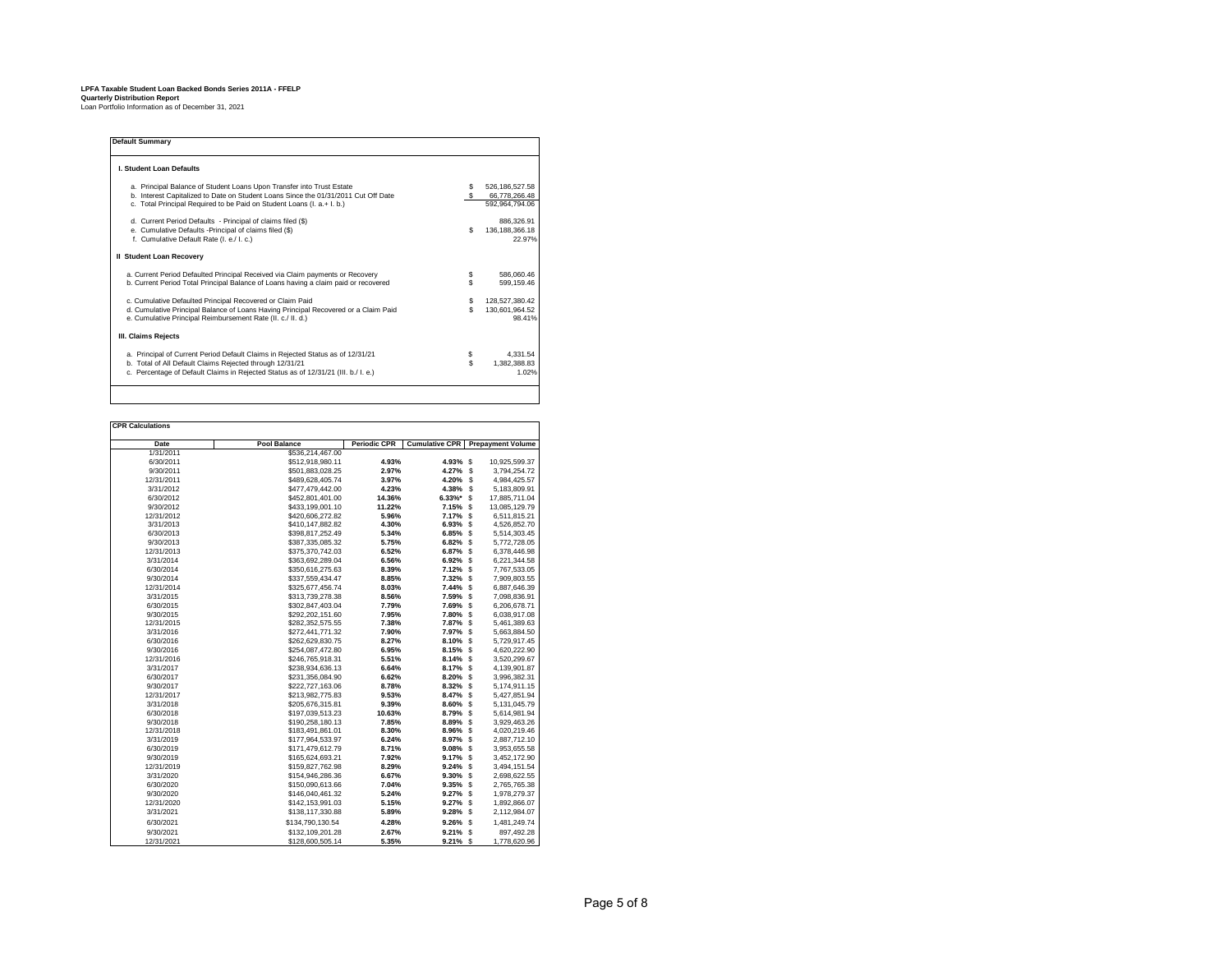| <b>Initial Pool Balance 1/31/11</b><br><b>Current Pool Balance 12/31/21</b> |                |   | %              |           |
|-----------------------------------------------------------------------------|----------------|---|----------------|-----------|
| s                                                                           | 536.214.466.58 | S | 128.600.505.14 | 23.98%    |
| 15% or Less- Qualify for Optional Purchase                                  |                |   |                | <b>No</b> |

| Servicer Net Reject Trigger |             |               |                                                   |                                    |                    |                  |                                    |                                  |                                 |  |  |
|-----------------------------|-------------|---------------|---------------------------------------------------|------------------------------------|--------------------|------------------|------------------------------------|----------------------------------|---------------------------------|--|--|
|                             | <b>YEAR</b> | <b>FILED</b>  | <b>TOTAL CLAIMS GROSS REJECT</b><br><b>AMOUNT</b> | <b>GROSS REJECT</b><br><b>RATE</b> | <b>CURE AMOUNT</b> | <b>CURE RATE</b> | <b>NET REJECT</b><br><b>AMOUNT</b> | <b>NET REJECT</b><br><b>RATE</b> | Trigger<br>Breached >  <br>.25% |  |  |
| Edfinancial                 | 2019        | \$57,277,765  | \$25,440                                          | 0.04442%                           | \$22.968           | 94.025%          | \$2,472                            | 0.00432%                         | <b>NO</b>                       |  |  |
| Nelnet*                     | 2019        | \$190,935,167 | \$3,930,250                                       | 2.05842%                           | \$3,860,618        | 2.022%           | \$69,632                           | 0.06000%                         | <b>NO</b>                       |  |  |

\* Nelnet and Edfinancial reports for 2020 have been requested and was pending receipt at time of quarter end. Figures are provided directly from servicer and reflect figures through December 2019.

# **Loans by Repayment Type- Added Section**

|                                       | # of Loans       |        | Principal<br>% of Principal |                | <b>WAC</b>       |        |                  | WARM   |                  |        |
|---------------------------------------|------------------|--------|-----------------------------|----------------|------------------|--------|------------------|--------|------------------|--------|
|                                       | <b>Beginning</b> | Endina | Beainnina                   | Endina         | <b>Beginning</b> | Endina | <b>Beginning</b> | Endina | <b>Beginning</b> | Endina |
| Standard                              | 7.632            | 7.148  | 38.656.666.16               | 36.303.950.12  | 29.69%           | 28.57% | 4.80             | 4.76   | 128.23           | 127.48 |
| Graduated                             | 1.275            | 1.236  | 9.988.680.76                | 9.760.279.79   | 7.67%            | 7.68%  | 4.73             | 4.72   | 145.23           | 144.71 |
| Extended                              | 1.382            | 1.362  | 6.615.262.00                | 6.415.591.72   | 5.08%            | 5.05%  | 5.20             | 5.15   | 193.58           | 191.44 |
| <b>Extended Graduated</b>             | 846              | 828    | 6.716.015.39                | 6.604.913.21   | 5.16%            | 5.20%  | 5.18             | 5.16   | 201.57           | 198.86 |
| <b>IBR-Partial Financial Hardship</b> | 5.074            | 4.872  | 34,625,243.97               | 33.888.559.70  | 26.60%           | 26.66% | 5.01             | 5.00   | 187.11           | 190.59 |
| <b>IBR-Permanent Standard</b>         | 6.415            | 6.575  | 33.586.072.70               | 34.118.839.98  | 25.80%           | 26.85% | 5.24             | 5.19   | 143.33           | 146.29 |
| Income Sensitive                      |                  |        |                             |                | 0.00%            | 0.00%  |                  |        |                  |        |
| Other                                 |                  |        |                             |                | 0.00%            | 0.00%  |                  |        |                  |        |
| <b>Total Portfolio</b>                | 22.624           | 22.021 | 130.187.940.98              | 127.092.134.52 |                  |        | 6.22             | 7.06   | 194.23           | 223.46 |

Note: This section was added to reflect more detail on repayment plans opted by borrowers. The information reflected was provided by Edfiancial only.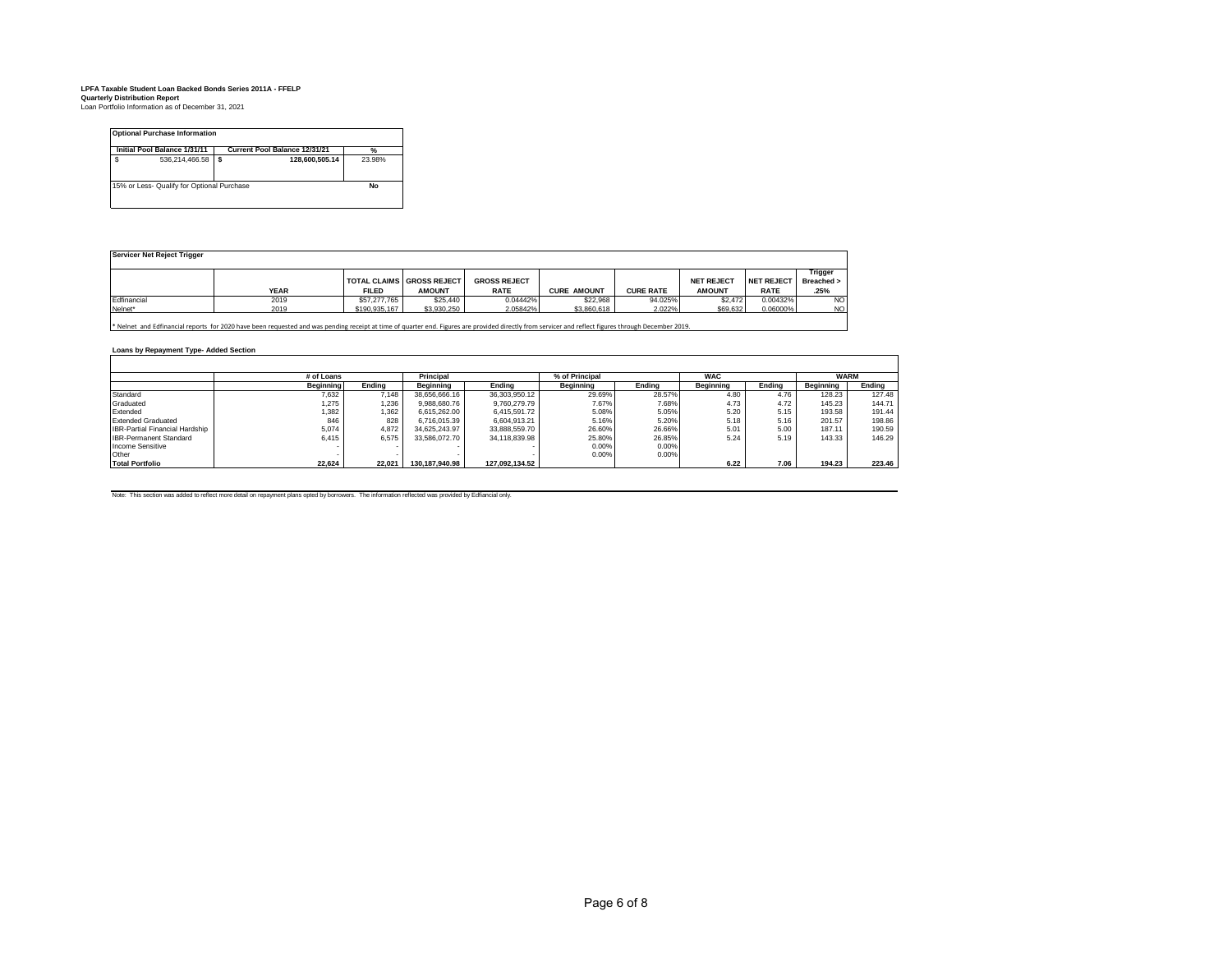# **Balance Sheet Louisiana Public Facilities Authority Taxable Student Loan Backed Bonds, Series 2011A December 31, 2021 (Unaudited)**

# **ASSETS**

| Cash<br><b>Assets Held by Trustee</b>     | \$ |                |
|-------------------------------------------|----|----------------|
| Investments                               | \$ | 5,266,577.03   |
| Student Loans Receivable                  | \$ | 127,564,690.68 |
| <b>Accrued Interest Receivable</b>        | \$ | 6,492,420.59   |
| Special Allowance Receivable              | \$ | (667, 957.05)  |
| Reserve for Uncollectible Loans           | \$ | (119, 822.01)  |
| Loan Payments from Servicer Receivable    | \$ | 52,840.05      |
|                                           |    |                |
| <b>Total Assets</b>                       | S  | 138,588,749.29 |
| <b>LIABILITIES AND NET ASSETS</b>         |    |                |
| <b>Bonds Payable</b>                      | \$ | 105,363,960.60 |
| Less Bond discount                        | \$ | (2,731,227.31) |
| <b>Accrued Interest Payable</b>           | \$ | 213,725.71     |
| Other Accounts Payable & Accrued Expenses | \$ | 204,543.08     |
| <b>Total Liabilities</b>                  | \$ | 103,051,002.08 |
| <b>Net Assets</b>                         | \$ | 35,537,747.21  |
| <b>Total Liabilities and Net Assets</b>   | S  | 138,588,749.29 |
|                                           | \$ |                |